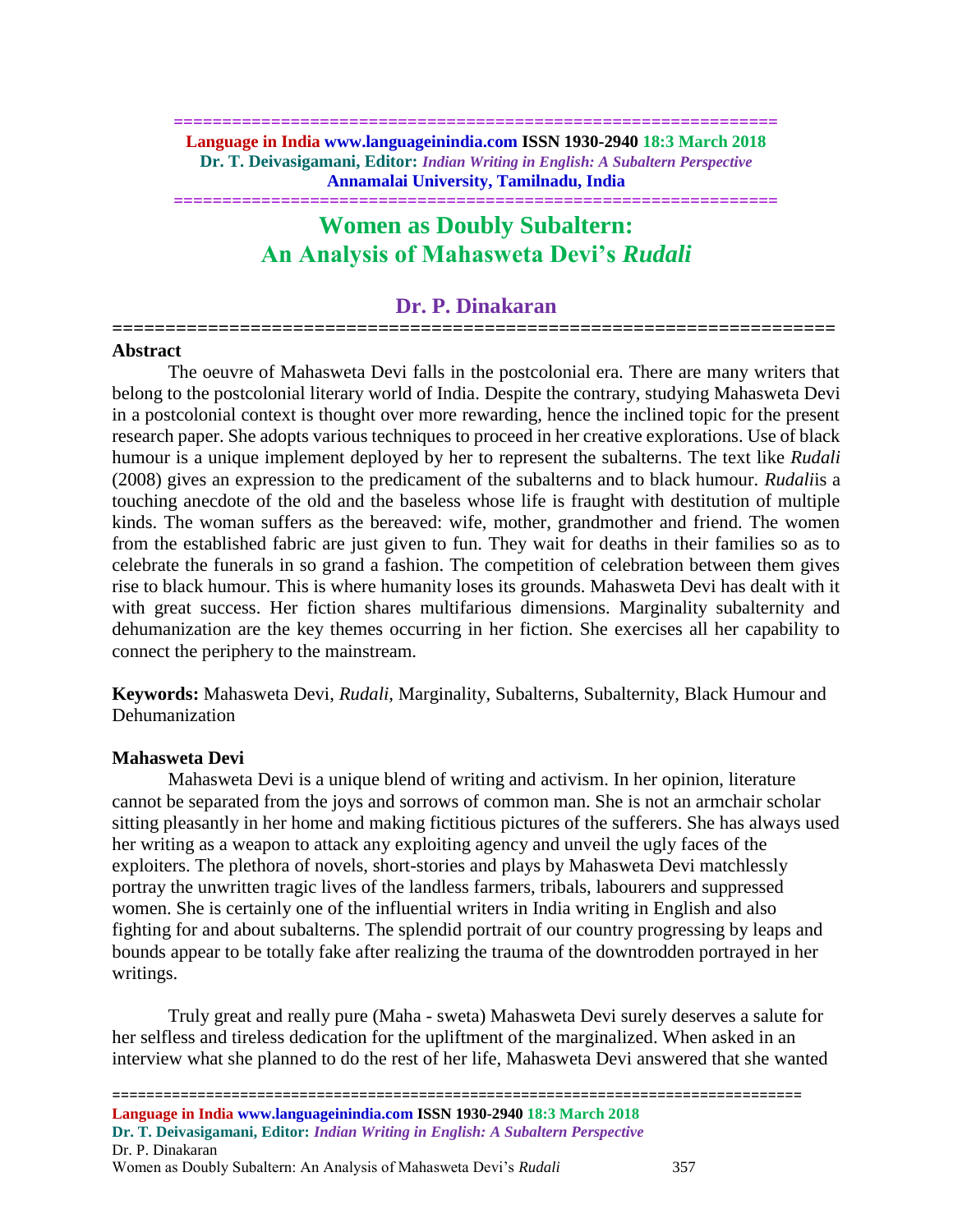to fight for the downtrodden and write creatively if and when she finds the time. True to her words, she has consistently been fighting for the cause of subaltern communities. For her activism and writings, this octogenarian has been awarded with the Sahitya Akademi Award, the Bhartiya Jnanpith award, the Ramon Magsaysay award and the Padma Vibhushan. But all these awards together cannot recount the glory of who is the true example of woman empowerment, who has heard the voice of the voiceless people so far, who has lived and thought and fought and worked and written for the upliftment of the downtrodden, who has shaken the soul of many, who has shown a mirror to the so-called shining India, she is really an ideal for those who want to use their skills for the betterment of others.

## **Mahasweta Devi's Feminism**

Mahasweta Devi's feminism is based on the opposition of denial of woman as an equal human being by the male-dominated society. Among the subalterns a woman is doubly suppressed. She is seen as a commodity not as an individual. The elites as well as the members of her own society cause this suppression and exploitation. Even in the middle-class society a woman does not get equal opportunities. All these voiceless women of almost all sections find voices in her works.

In fact, Mahasweta Devi's feminism is so mingled with other sorts of oppression that she does not see it apart but in the memory of a reader, her female characters stick more deeply to the memory than her male characters. A reader cannot forget the valour of Dopadi in front of Senanayak towards the end of the novel. One cannot stop shedding tears over the terrible death of Doulati, Jashoda and the suicide committed by Josmina in "The Fairytale of Rajbhasha." AnjumKatyal rightly says in her introduction to her translation of *Rudali: From Fiction to Performance.* She says,

> There is no doubt that the text does privilege class and community over women's issues in isolation. And yet it has a special significance when read as a feminist text. The common accusation of those who privilege a cross class gender perspective to those who position gender issues within those of class is that the woman's position tends to get marginalized or elided over in the 'general' interest of the class. Perhaps because Mahasweta Devi writes from a 'class point of view' but is herself a woman, there is no sign of this in her text, not even through slippages. In fact, her text shows us that gender and class need not be viewed as polarities; this one's discourse can be informed by class and simultaneously be gendered. One political stance need not rule out the other. (17)

#### *Rudali*

In her feminist text *Rudali,* Mahaswest Devi shows the zeal of a subaltern woman to survive. She says: "Rudali is about… "how to survive" "bread and mouth." It is very important in my story. The whole system is exposed through this" (Katyal 9). The protagonist of the story Sanichari evolves from a voiceless subaltern to a voiced, empowered female who knows how to snatch bread from the mouth of the exploiting devilish system. Hunger is the greatest concern among these low-caste ganju people. When someone blames her inauspicious name for her misfortunes, she refuses the blame stating that everyone in the surroundings is no better than her: 'Muh' because I was born on and named after a Saturday, that made me an

unlucky daughter-in-law! You were born on a Monday - was your life any

<sup>=================================================================================</sup> **Language in India www.languageinindia.com ISSN 1930-2940 18:3 March 2018 Dr. T. Deivasigamani, Editor:** *Indian Writing in English: A Subaltern Perspective* Dr. P. Dinakaran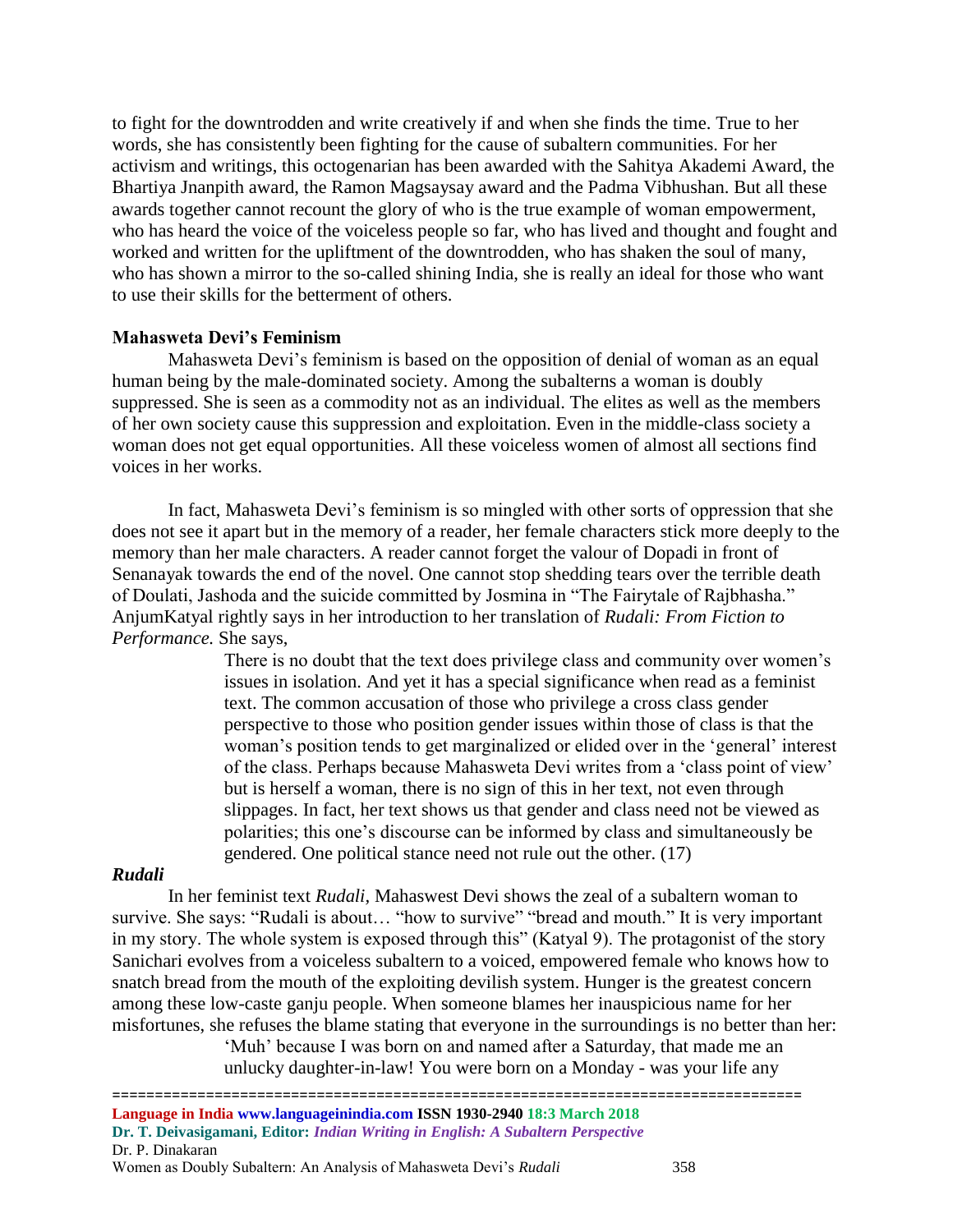happier? Somri, Budhni, Moongri, Bishri - do any of them have happier lives? (*Rudali*54)

### **Sanichari**

In Sanichari's life there is no end of the deaths of her loved ones. When the novel opens, we see her mother-in-law dying with the cry 'give me food.' Her brother-in-law and his wife die in the next coming years. Her husband dies due to cholera in a religious fair. Her son is a great solace for her since he is very caring and understanding but he also dies due to Tuberculosis. Her daughter-in-law leaves the home and becomes a prostitute. She looks after her grandson with the help of the other people of her community.

The trauma of a dying son in front of a mother's eyes is very painful as the author says: Scorching heat blowing about her day and night. She could see that he was going to die, and realized that her dreams of building a life around Budhua would never be fulfilled. Even her more modest dreams have never been realized. She had wanted to buy a wooden comb for her hair, to wear shellac bangles for a full year - neither of these dreams had materialized. With time, her dreams had changed shape. Her son and daughter-in-law would earn enough, they would support her, she imagined sitting in the winter sun sharing a bowl of gur and sattu with her grandson - Had this last dream been overambitious? Had she sinned by wanting too much? Is that why Budhua was wasting away before her eyes? (59) When her grandson grows up, Sanichari finds a job for him in the market for two rupees a month. For the first few months, he works hard but gradually he gets bored and one day he also runs away deserting his grandmother and goes away with some magic-show fellows.

When Sanichari is all alone, she meets her childhood friend Bhikni. Bhikni is also all alone and hearing the story of Shanichari, she thinks, "Is there no caring left in the world? Or is it just our fate, yours and mine?" (65) Thus, the two desolate women find the support of each other. With the help of cunning Dulan, they start working as 'rudalis,' ladies who cry loudly when some rich person is dead. They do well in their profession and gradually their demand grows rapidly. How these two ladies are able to survive on the deaths of the rich can be understood from these lines in *Rudali*,

> Just for wailing, one kind of rate. Wailing and rolling on the ground, five rupees one sikka. Wailing, rolling on the ground and beating one's head, five rupees two sikka. Wailing and beating one's breast, accompanying the corpse to the cremation ground, rolling around on the ground there – for that the charge is six rupees. At the kriya ceremony, we want cloth, preferably a length of plain black cloth. This is the rate. Over and above this, you people are like kings, can't get the goddess Lakshmi captive at home, you won't miss it! And Sanichari will sing your praises everywhere she goes. (75)

# **Satire on Hypocrisy**

The author also makes a satire on the hypocrisy of the rich people who start a competition to flaunt their status on the deaths of their elders. Dulan tells about one such landlord,

> His mother's left to lie in her own excrement all day. Once every evening Moti the dushad woman cleans her up - no one is concerned about loss of caste or defilement any longer, it seems. They've kept a maid to sleep beside her at night.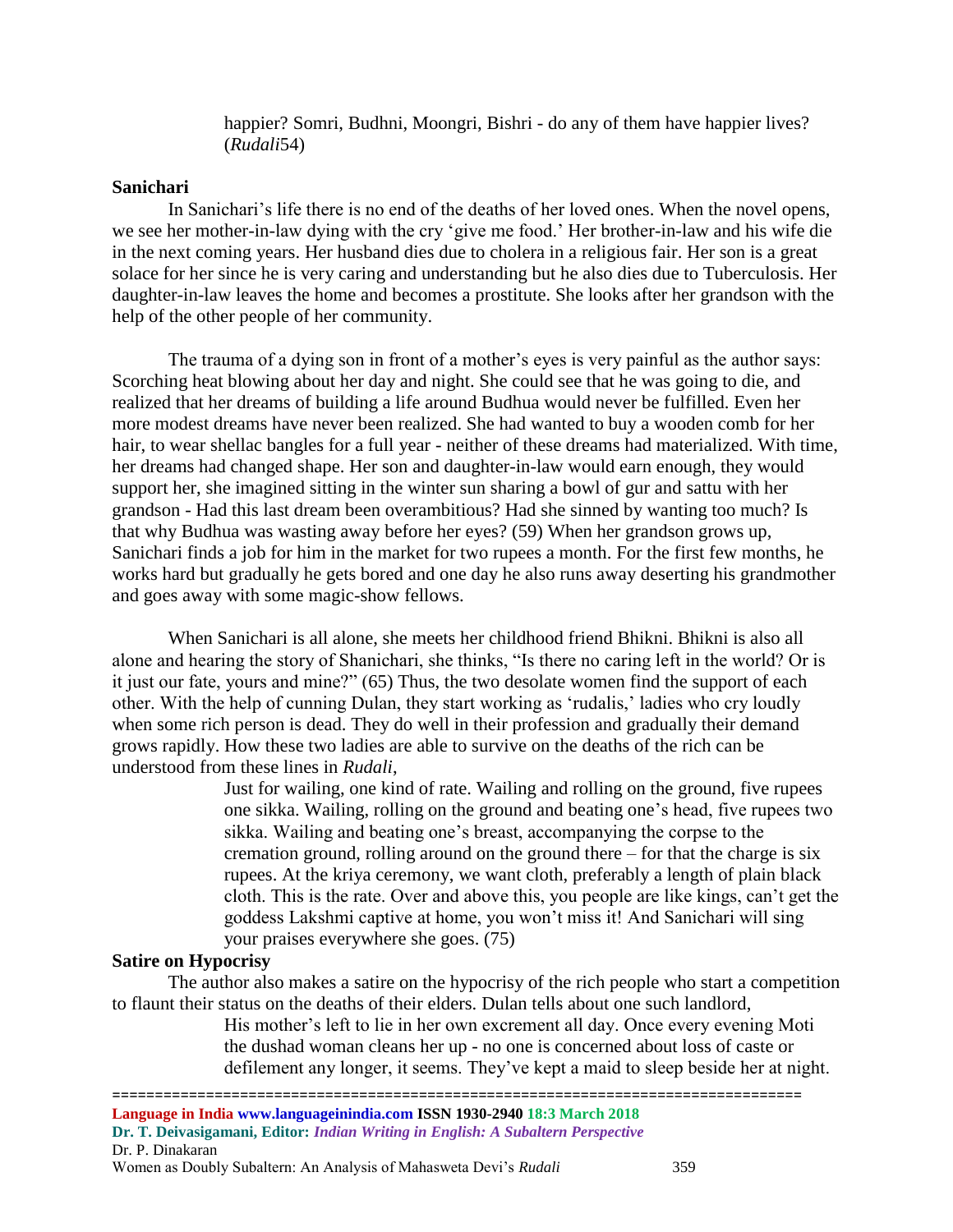He's not willing to spend a paisa on trying to care her, but plans to spend thirty thousand on her funeral. (77)

Once again, Sanichari is alone since Bhikni, who goes to a relative's wedding never returns. She dies of Asthama in Ranchi. Now the question of survival stands before Sanichari. She is reluctant to go to Tohri red-light area to bring prostitutes with her to work as rudalis since her daughter-in-law is also there. At this critical time, Dulan once again empowers him saying, "Don't weigh right and wrong so much, leave that kind of thing to the rich. They understand it better. We understand hunger" (90). Sanichari feels no hesitation in going to red-light area of Tohri now. She calls everyone including her daughter-in-law. The voiceless Sanichari becomes voiced, is evident from the last lines of *Rudali*:

> Move, move, and let us get on with our work. The Malik belongs to us now. Gambhir's corpse stank of rotting flesh. The randirudalis surrounded his swollen corpse and started wailing, hitting their heads on the ground. The gomatha began to weep tears of sorrow. Nothing will be left! Cunning Sanichari! Hitting their heads meant they had to be paid double! He and the nephew were reduced to helpless onlookers. While hitting her head on the ground and wailing loudly, Gulbadan turned her dry eyes in the direction of the nephew, cast him a leering wink and grinned. Then, listening to Sanichari's cry she rejoined the chorus. (91)

# **To Conclude**

Thus, *Rudali*is about the empowerment of a downtrodden woman who not only survives despite of many calamities but also finds ways for other downtrodden women. The work can be said a saga of class and caste oppression by the system in which women find themselves doubly oppressed. The work gives a realistic presentation of the inevitable struggles of countless women among the poor and low caste people. But like 'mother-earth' women have immense capacity of tolerating sufferings. Although feminists opine that characteristic of tolerance among women, makes them weak. It is also true that our Indian society comprising of the rich and the poor is sustained by this quality.

All the women characters in *Rudali* are the example of life-affirming values. Although they are caught in the grimmest of situations, they strive to maintain their existence. Caught in the web of the double oppression of class and gender, they stretch their arms towards life. The end of the story aptly shows that given a chance, they can make the exploiting system extremely vulnerable. They have seen the worst in their lives and now they can enjoy every moment, they are given among the harsh realities of their lives. The oppression of the downtrodden and inequality between male and female is not a new phenomenon in recorded or unrecorded times. Supremacy of the male and the powerful has been taken for granted over thousands of years. Before independence it was easy to endure this injustice since we could blame the foreign rule for it. But after independence it is certainly a slap over the face of modernization, development and equality.

For Mahasweta Devi, the oppressed and the downtrodden people of India are neither figures nor a mere percentage of this fat subcontinent. They are her India the real India to her, their slavery is sufficient proof that the war of independence is still to be fought and won. Thus,